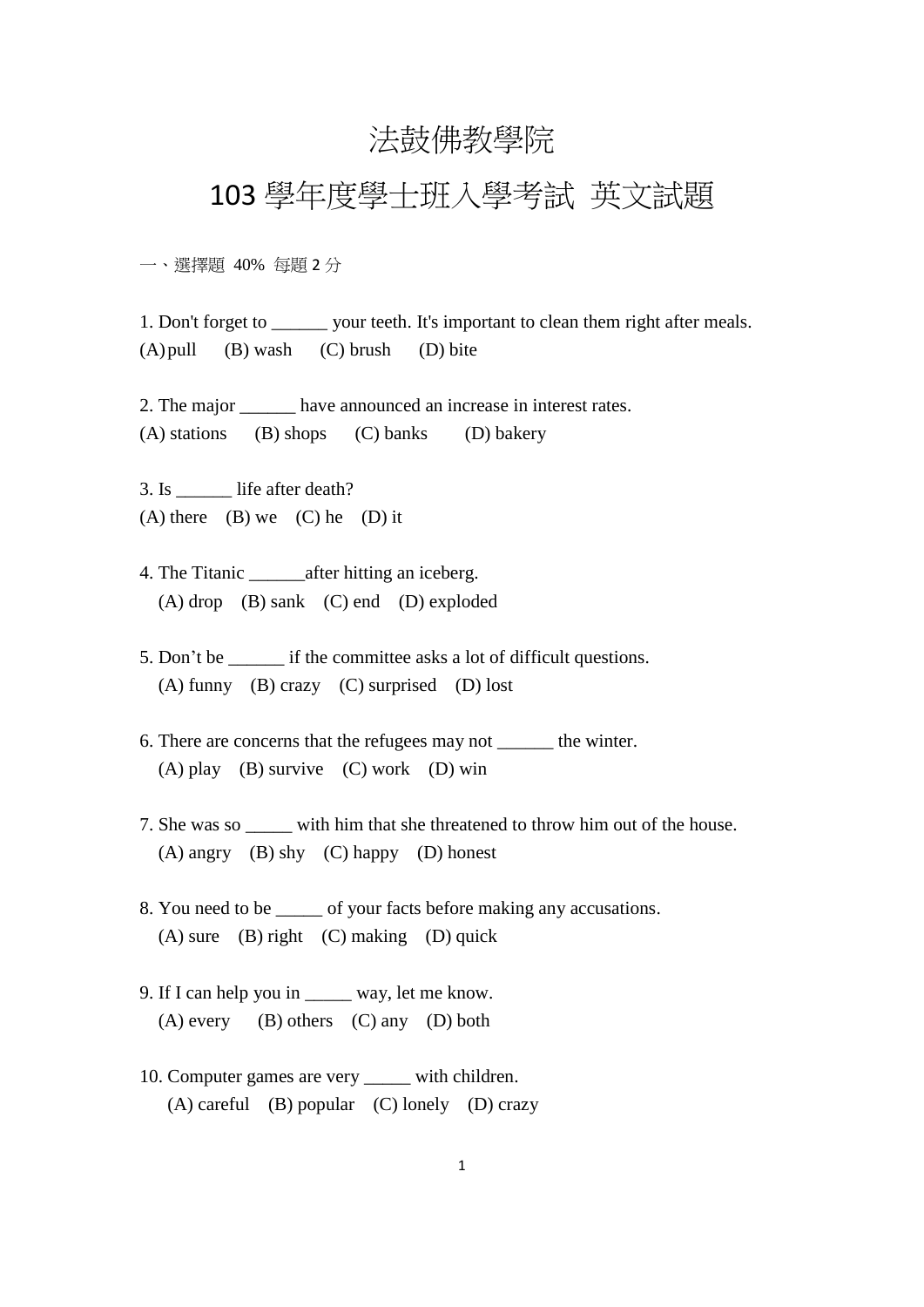- 11. Ethical discipline enables us to live with others. A) extremely B) harmoniously C) one-pointedly D) passively
- 12. The word Buddha means "the one." A) active B) busy C) ascetic D) awakened
- 13. The Buddha's teachings help us dispel \_\_\_\_\_\_ and attain enlightenment. A) conduct B) death C) entrance D) ignorance
- 14. The basis of the Dharma is the Four Noble Truths, including truths of suffering, the cause of suffering, the end of suffering and the to the end of suffering. A) bridge B) path C) rule D) step
- 15. Teenagers feel if their parents refuse to let them spend a lot of money on expensive clothes. A) bored B) confused C) frustrated D) unavoidable
- 16. There are different types of suffering, such as physical suffering, we suffering and other types of suffering. A) depressed B) endless C) mental D) various
- 17. By creating perfect virtue, we develop helpful attitudes, such as \_\_\_\_\_, love, compassion, and joy. A) equanimity B) intention C) jealousy D) pride
- 18. We don't need to <u>say</u> people and things; rather, we need to give up our clinging attachment to them. A) attain B) cast C) rationalize D) renounce
- 19. We may also offer service in the community, aiding those in difficulty by doing work in schools, hospitals, or environmental organizations.

A) emotional B) mental C) transient D) volunteer

- 20. To restore our good relationships with other sentient beings, we generate an attitude towards them by aspiring to become a Buddha in order to best benefit them.
	- A) altruistic B) erroneous C) firm D) hypocritical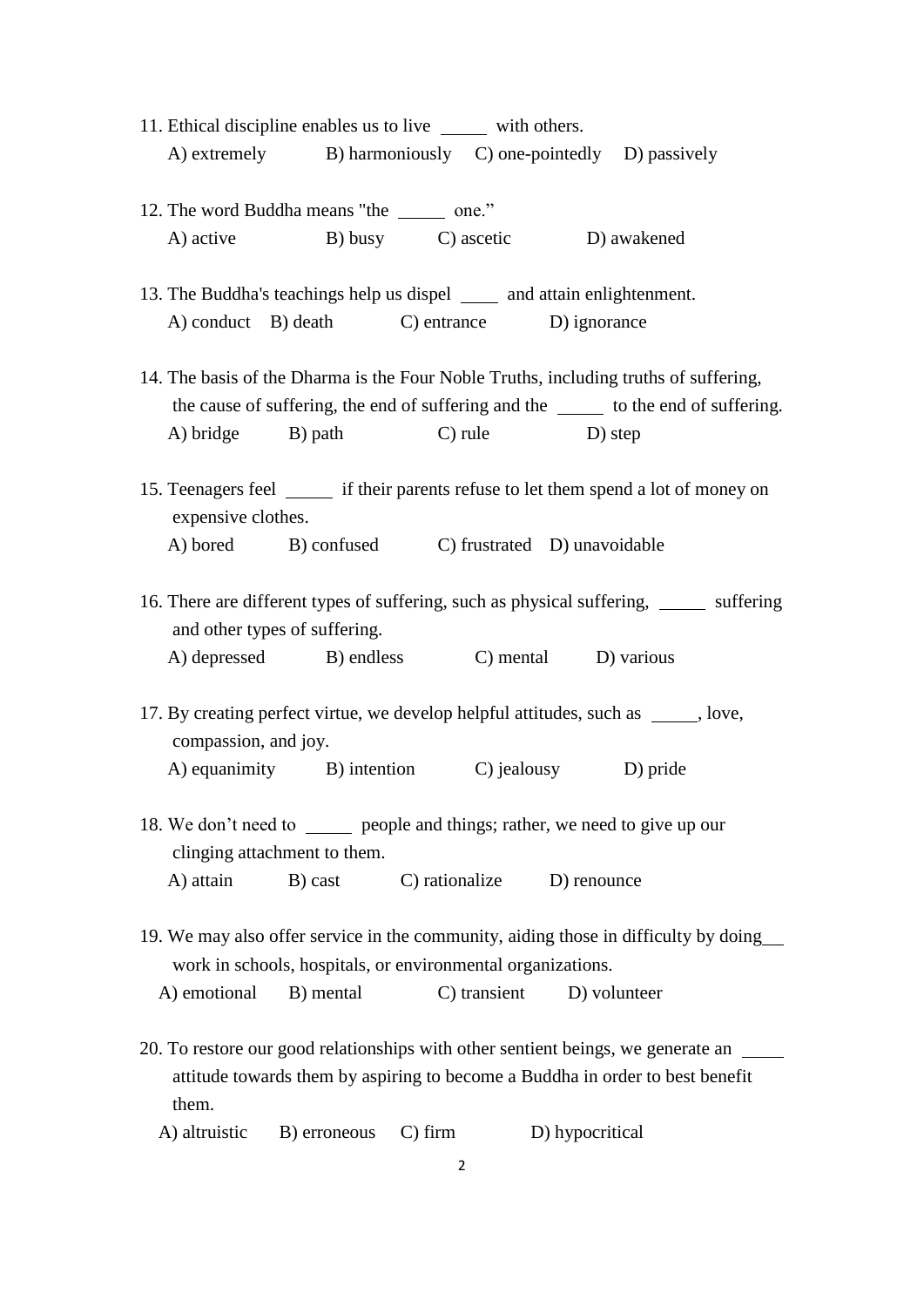- II. 填空 20% 請依括弧內的提示,填入正確的時態 每題 2 分
- 1. Ellie's the type of person that always (think) the best of people.
- 2. Carol and I (eat) lunch at the dining hall three hours ago.
- 3. A: Do you like milk? B: No. I (drink) milk when I was a child, but I don't like milk now.
- 4. Simon was amazed when he (read) that Sally had won a literary prize.
- 5. The hotel was completely (burn) out; only the walls remained.
- 6. I was no longer satisfied with the life that had (content) me.
- 7. The snow melted, and winter \_\_\_\_\_\_\_\_ (turn) into spring.
- 8. Joe was invited to (take) part in a TV debate.
- 9. How does it feel to have \_\_\_\_\_\_\_\_ (win) the gold medal?
- 10. There are just too many things all (demand) my attention at once.
- III. 閱讀測驗 20% 請依各篇文章之文意,選出最適當的一個選項。 1~4 題,每題 3分, 5~6 題,每題 4分。

Part I.

(At the beach)

Ben: Hi, Judy! I cannot believe you came to join us!

- Judy: Hello, Ben. I came because I like your idea: when you give, you are rich. I am happy that I can do something for the Earth.
- Ben: Right. That's why we had this plan to get our clean beach back. Do you know if Paul is coming? I remember he had the same idea and said he would try his best to come over.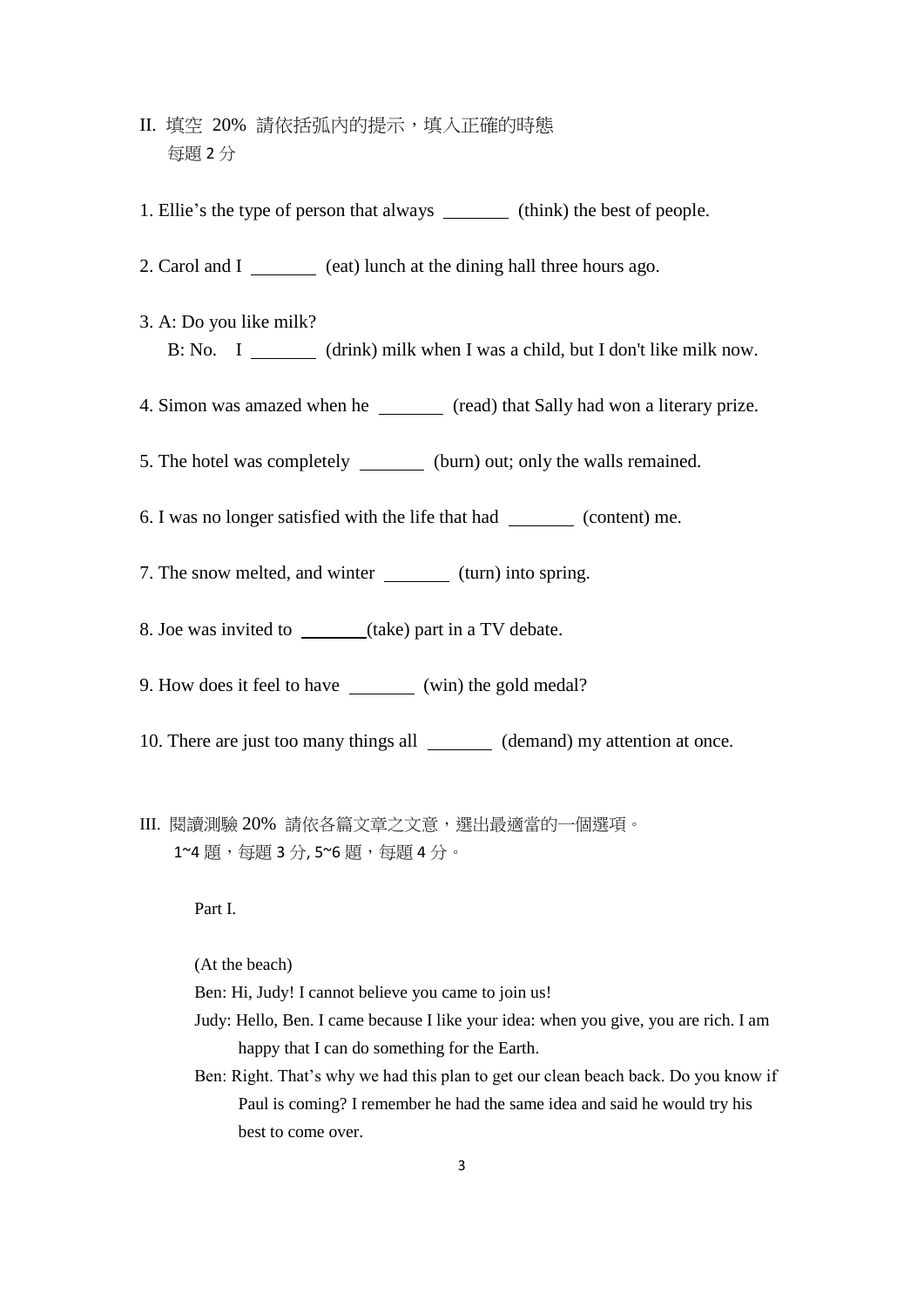- Judy: But he just called and said he would not come today because it is too hot.
- Ben: I cannot believe it! He always says, "We can do this and that....."
- Judy: Don't you know him? He only plays lip service to what should be done but seldom does anything.
- Ben: I see. Let's forget about him. We'll have Tony and Sophie to help us soon.
- Judy: That's great. So where should we start now? Should we pick up those bottles first?

Ben: Sure, let's go.

- 1. Why are Ben and Judy at the beach?
	- (A) To go swimming.
	- (B) To have a beach party.
	- (C) To clean up the beach
	- (D) To learn about sea animals
- 2. Who has the idea of "when you give, you are rich"?
	- (A) Judy
	- (B) Ben
	- (C) Paul
	- (D) Sophie
- 3. What does Judy mean by saying Paul pays a lip service?
	- (A) He enjoys eating.
	- (B) He is good at speaking.
	- (C) He talks a lot but does little.
	- (D) He kisses people to show his thanks.
- 4. The reason that Paul could not come to the beach is because it is \_\_\_\_\_\_\_.
	- (A) too hot
	- (B) too clean
	- (C) too soon
	- (D) too far